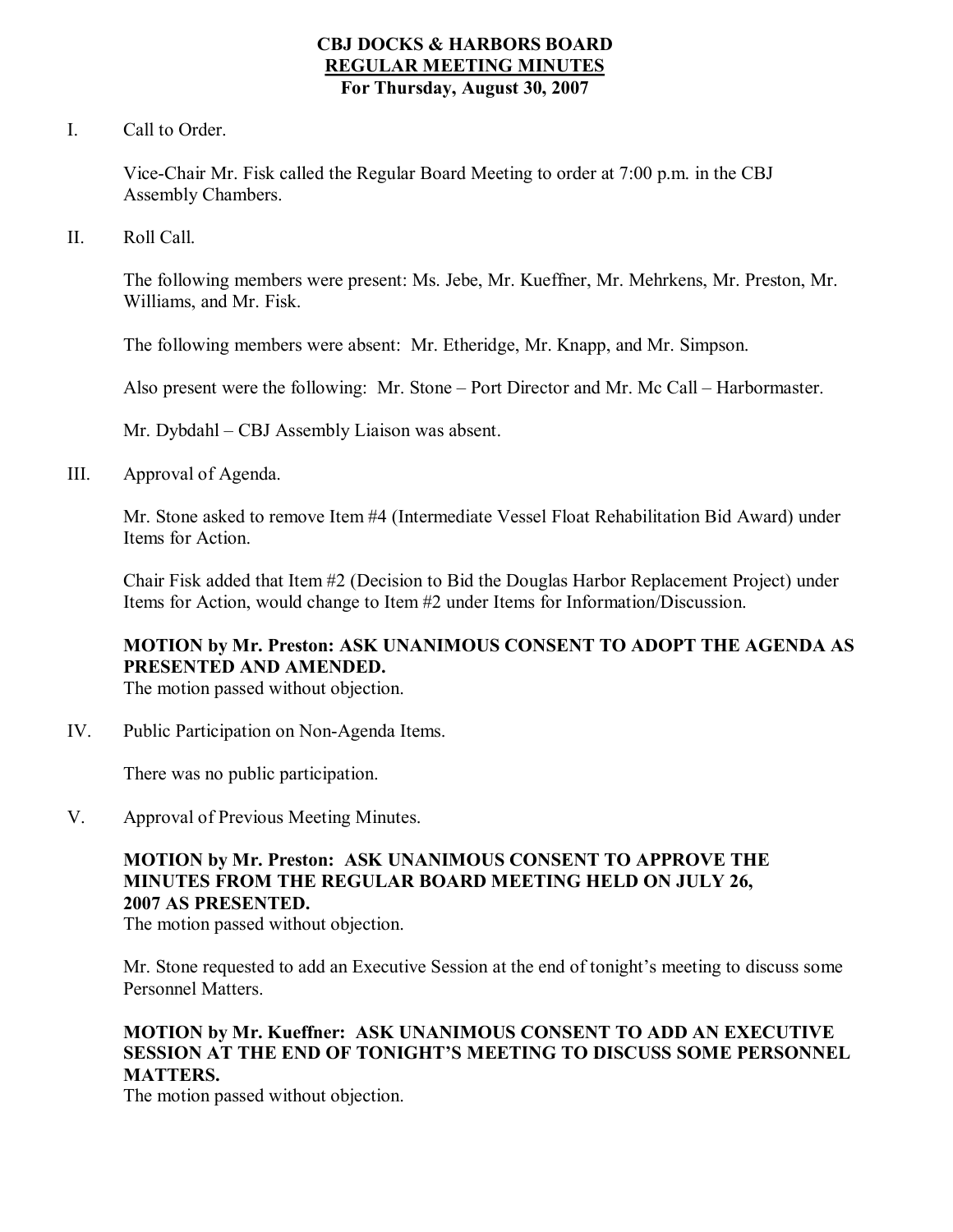August 30, 2007 Page 2

- VI. Items for Action.
	- 1. ATV Use at Echo Cove.

Mr. Stone gave a short presentation on this topic and then handed out an updated summary page of problems at the Echo Cove Launch Ramp and surrounding property.

Discussion followed with Mr. Fisk, Mr. Kueffner, Mr. Preston, and Mr. Mehrkens.

#### **PUBLIC COMMENT:**

1. James Tipps - 6029 Chatham Drive, Juneau, AK 99801 President of the Rough Riders ATV Club

Mr. Tipps said that two new ordinances are scheduled to be presented to the Assembly at their next meeting on September 24, 2007.

Further discussion followed with Mr. Kueffner, Ms. Jebe, Mr. Preston, Mr. Williams, Mr. McCall, Mr. Mehrkens, and Mr. Fisk.

Mr. Preston said that we need to enforce the law and regulations and put up the new signs to inform the public of the regulations and rules for use of the Echo Cove Launch Ramp and surrounding property.

Ms. Jebe said that she would like to refer this issue back to the next Operations Committee for further discussion. Also, there are camp ground management issues to be looked at.

Mr. Mehrkens said that we need a flyer printed up to hand-out to the public that shows all the regulations at Echo Cove.

Mr. Stone will make up a one-page flyer to be handed out by staff and our Contractor.

Mr. Preston said that any additional work required should be paid for by the fees received from Echo Cove moorage/launch ramp usage. Also, he would like for the Finance Committee to research the impact of Echo Cove usage.

Chair Fisk said that this item will be referred back to the next Operations Committee Meeting for further discussion.

2. Auke Bay Boatyard RFP Solicitation.

Mr. Stone gave a short presentation on this topic.

Discussion followed with Mr. Preston, Mr. Mehrkens, Mr. Stone, Mr. Fisk, and Mr. Williams.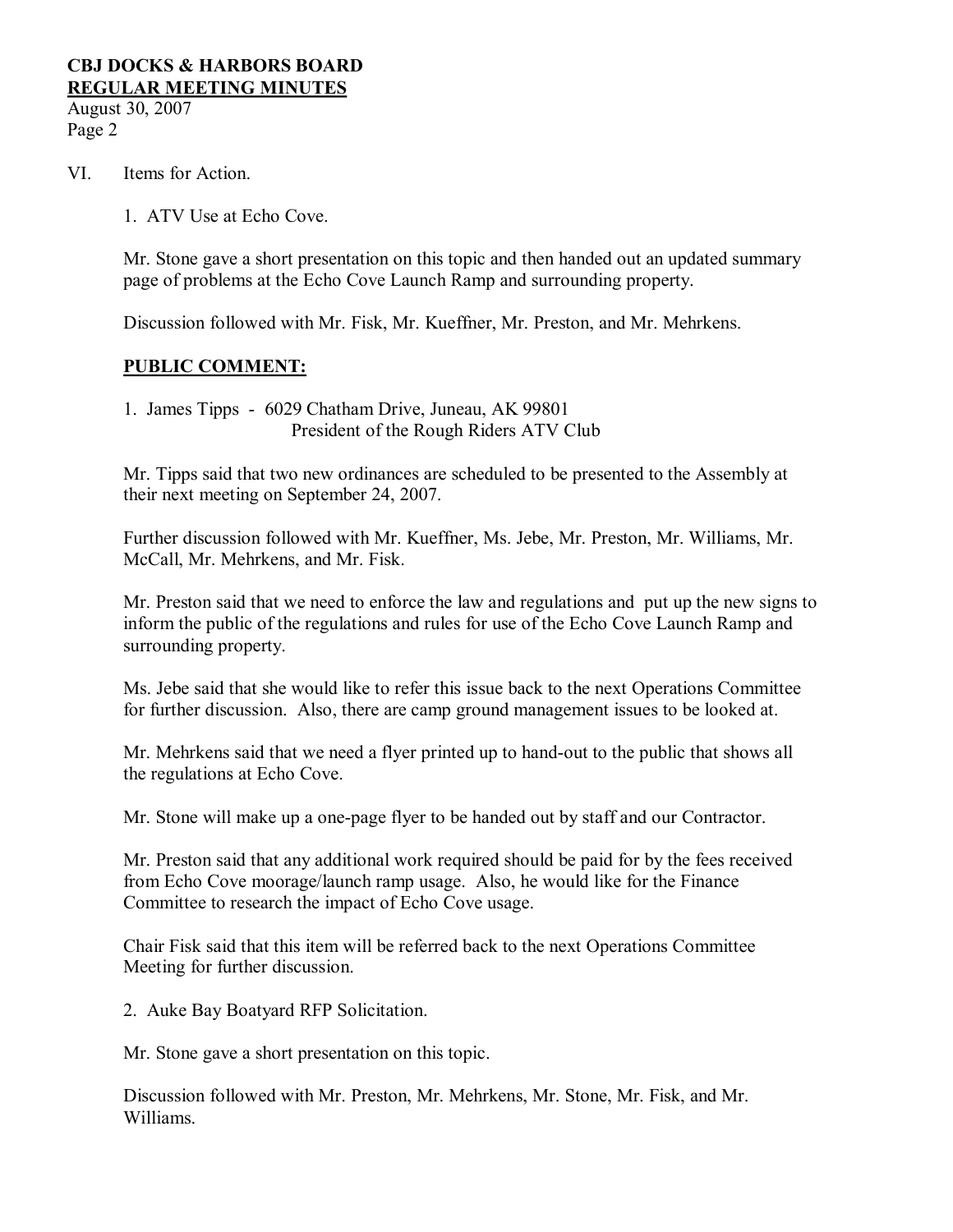August 30, 2007 Page 3

VI. Items for Action (cont'd).

## **MOTION by Mr. Kueffner: ASK UNANIMOUS CONSENT TO AUTHORIZE THE PORT DIRECTOR TO SOLICIT PROPOSALS FROM QUALIFIED BUSINESSES FOR A LEASE TO OPERATE THE AUKE BAY BOATYARD.**

The motion passed without objection.

3. Statter Harbor Launch Ramp Planning Grant Appropriation.

Mr. Stone gave a short presentation on this topic.

Discussion followed with Mr. Preston, and Mr. Stone.

**MOTION by Ms. Jebe: ASK UNANIMOUS CONSENT TO RECOMMEND THAT THE BOARD ENTER INTO A GRANT WITH THE ALASKA DEPARTMENT OF FISH AND GAME IN THE AMOUNT OF \$250,000 FOR PLANNING AND PERMITTING OF A NEW LAUNCH RAMP AT STATTER HARBOR AND TO REQUEST THAT THE ASSEMBLY APPROPRIATE THE GRANT.** The motion passed without objection.

4. Statter Harbor Launch Ramp Planning and Environmental RFP Solicitation.

Mr. Stone gave a short presentation on this topic.

#### **MOTION by Mr. Williams: ASK UNANIMOUS CONSENT TO RECOMMEND THAT THE BOARD AUTHORIZE THE PORT DIRECTOR TO SOLICIT PROPOSALS FROM CONSULTANTS TO PROVIDE PLANNING, ENVIRONMENTAL, AND PERMITTING SERVICES FOR THE STATTER HARBOR MASTER PLAN.**

The motion passed without objection.

5. Fisheries Terminal Crane Upgrade Grant Application Approval.

Mr. Stone gave a short presentation on this topic.

Discussion followed with Mr. Preston, Mr. Kueffner, Mr. McCall, and Mr. Stone.

**MOTION by Mr. Preston: ASK UNANIMOUS CONSENT TO RECOMMEND THAT THE BOARD APPLY FOR A FISHERIES DEVELOPMENT GRANT TO UPGRADE THE CRANES AT THE DOWNTOWN FISHERIES TERMINAL AND TO INSTALL TWO ELECTRICAL PEDSTALS ON THE DOCK.** The motion passed without objection.

- VII. Items for Information/Discussion.
	- 1. Decision to Bid the Douglas Harbor Replacement Project.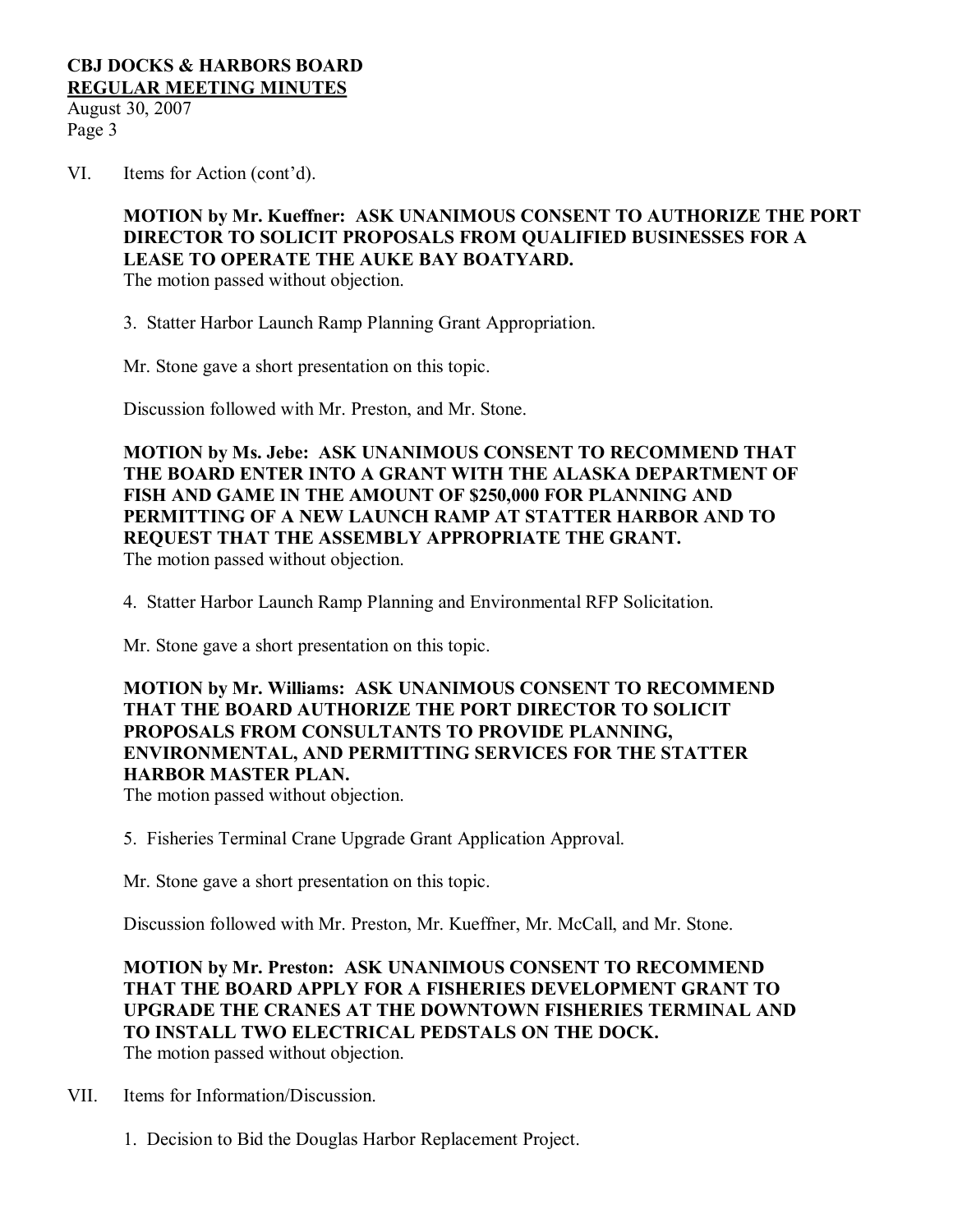August 30, 2007 Page 4

VII. Items for Information/Discussion (cont'd).

Mr. Stone gave a short presentation on this topic.

Discussion followed with Mr. Kueffner.

Mr. Stone recommended that the Board hold-off on the bid for Douglas Harbor and reapply under the Municipal Matching Grant Program this Fall.

- IX. Committee and Board Member Reports.
	- 1. Operations Committee Meeting August 14, 2007

Vice-Chair Mr. Williams gave a short report of the last Operations Committee Meeting. He said that most of the items that they discussed have already been discussed at tonight's meeting.

2. Finance Committee Meeting – August 16, 2007

Mr. Preston gave a short report of his last Finance Committee Meeting. He said that mostly they discussed tideland leases.

3. CIP/Planning Committee Meeting – August 29, 2007

Mr. Fisk gave a short report of his last CIP/Planning Committee Meeting. He said that everything that they discussed has already been talked about at tonight's meeting so he had nothing further to add.

X. Port Engineer's Report.

There was none.

XI. Harbormaster's Report.

Mr. McCall said that there has been more vandalism to the luxury yachts mooring at the Breakwater at Statter Harbor.

He added that we need the Security Cameras to be put up to help discourage this problem.

Discussion followed with Mr. Stone and Mr. Mehrkens.

XII. Port Director's Report.

Mr. Stone said he had nothing further to add to tonight's meeting.